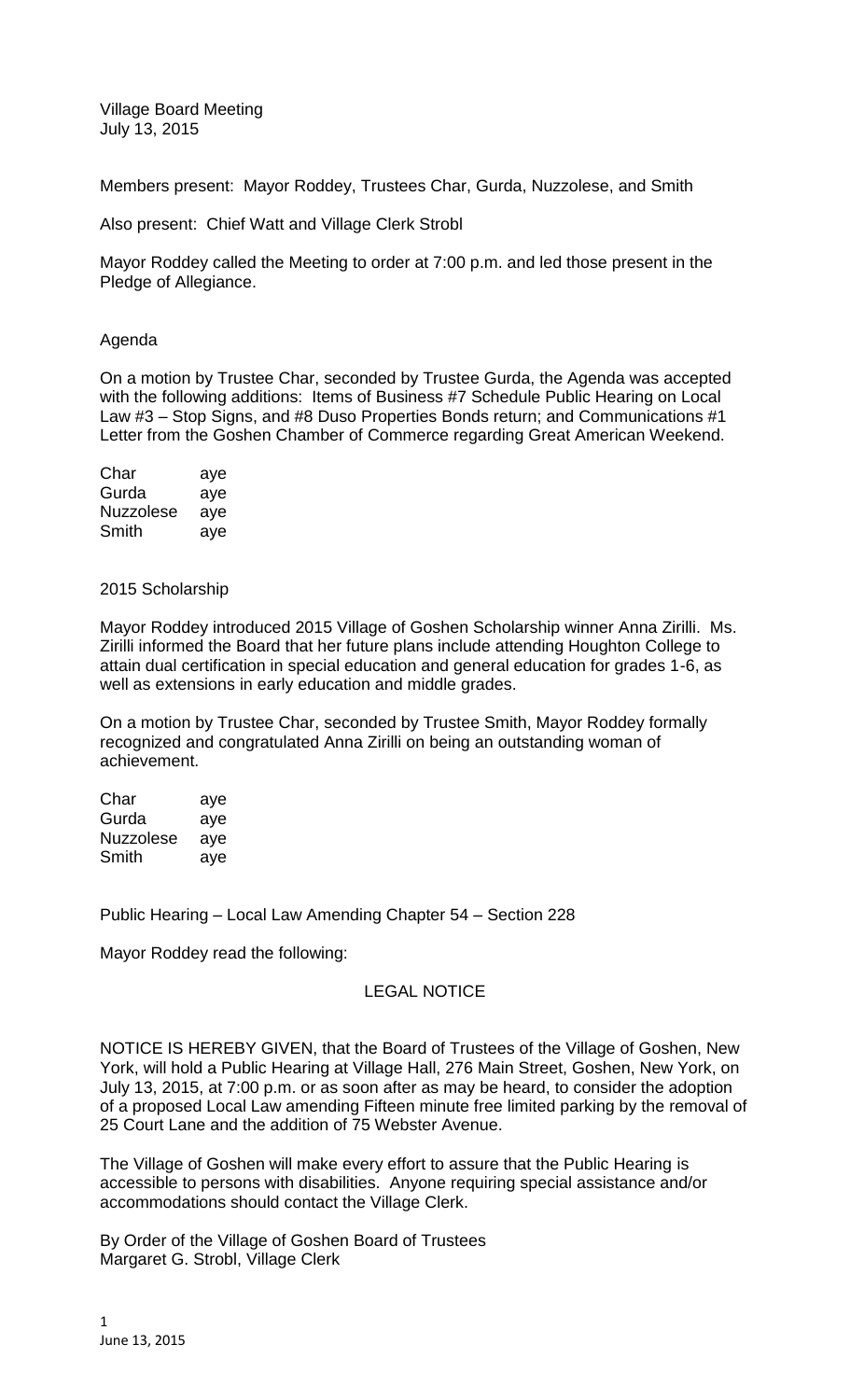On a motion by Trustee Char, seconded by Trustee Gurda, the Public Hearing was opened at 7:05 p.m.

Char aye Gurda aye Nuzzolese aye Smith aye

There was no public input.

On a motion by Trustee Gurda, seconded by Trustee Char, the Public Hearing was closed at 7:06 p.m.

Char aye Gurda aye Nuzzolese aye Smith aye

### **Minutes**

On a motion by Trustee Nuzzolese, seconded by Trustee Gurda, the Minutes of the June 15, 2015 Village Board Work Session were accepted as submitted.

| Char      | aye |
|-----------|-----|
| Gurda     | aye |
| Nuzzolese | aye |
| Smith     | aye |

#### **Communications**

Mayor Roddey read a letter from the Goshen Chamber of Commerce thanking the Village for its sponsorship of the 34<sup>th</sup> annual Great American Weekend. Mayor Roddey expressed thanks to the Chamber for the successful event.

#### Items of Business

On a motion by Trustee Nuzzolese, seconded by Trustee Char, Timothy G. Hluchan is hereby appointed full time Police Officer for the Village of Goshen Police Department at an annual salary of \$56,423.00, pending satisfactory completion of pre-employment paper work, and physical and psychological testing. This appointment includes a maximum probationary period of 18 months.

| Char      | aye |
|-----------|-----|
| Gurda     | aye |
| Nuzzolese | ave |
| Smith     | ave |

On a motion by Trustee Char, seconded by Trustee Gurda, Darek Tyminski is hereby appointed part time Police Officer for the Village of Goshen Police Department at a salary of \$22.72 per hour. This appointment takes effect upon satisfactory completion of pre-employment paper work, physical and psychological testing, and includes a maximum probationary period of 18 months.

| Char      | aye |
|-----------|-----|
| Gurda     | aye |
| Nuzzolese | aye |
| Smith     | aye |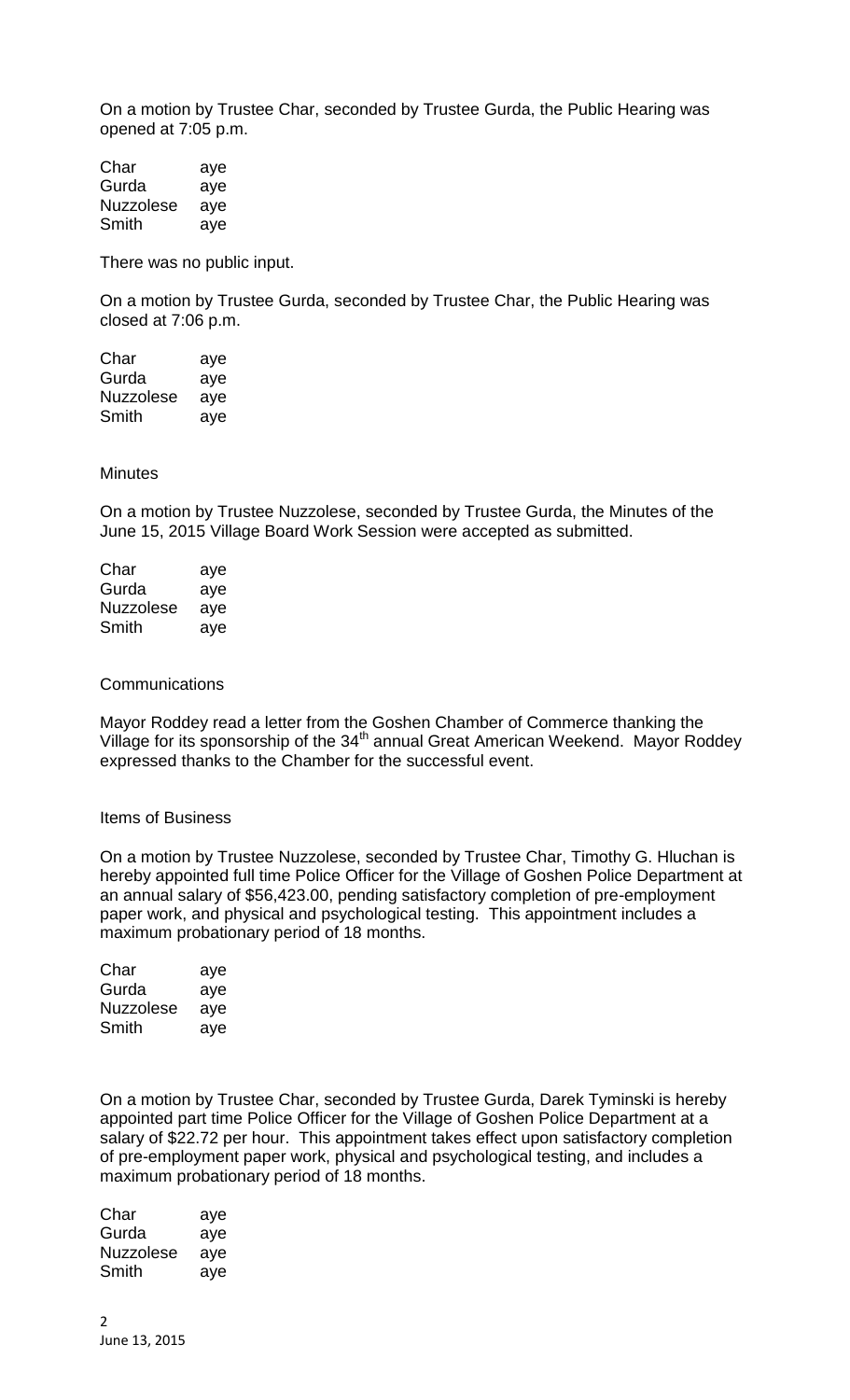Trustee Nuzzolese moved the following, which was seconded by Trustee Char:

The Mayor is hereby authorized, on behalf of the Village Board, to sign the Agreement By and Between The Village of Goshen and the Village of Goshen Police Benevolent Association, Inc., dated June 1, 2012 to May 31, 2018.

| Char      | aye |
|-----------|-----|
| Gurda     | aye |
| Nuzzolese | aye |
| Smith     | aye |

Trustee Char reviewed some of the changes in the new contract, and thanked Chief Watt, Sergeant Conklin, and Detective Rich for their assistance in bringing negotiations to a successful conclusion.

On a motion by Trustee Char, seconded by Trustee Gurda, authorization is hereby given for the creation of two (2) Part-time Police Officer positions, as provided for in the June 1, 2012 – May 31, 2018 Village of Goshen PBA, Inc. contract.

These Orange County Department of Personnel non-competitive positions are at an hourly rate of \$22.72.

| Char      | aye |
|-----------|-----|
| Gurda     | aye |
| Nuzzolese | aye |
| Smith     | aye |

The following was moved by Trustee Char, and seconded by Trustee Gurda:

It is hereby resolved that the Mayor of the Village of Goshen will apply to the New York State Consolidated Funding Application for a water development grant.

| Char      | aye |
|-----------|-----|
| Gurda     | aye |
| Nuzzolese | aye |
| Smith     | aye |

On a motion by Trustee Gurda, seconded by Trustee Nuzzolese, bills as examined by members of the Board were approved in accordance with Abstract 2015/2016 number 1, check numbers 8878 through 9081, and wire transfer number 46, in the amount of \$1,901,320.26.

| Char      | aye |
|-----------|-----|
| Gurda     | aye |
| Nuzzolese | aye |
| Smith     | aye |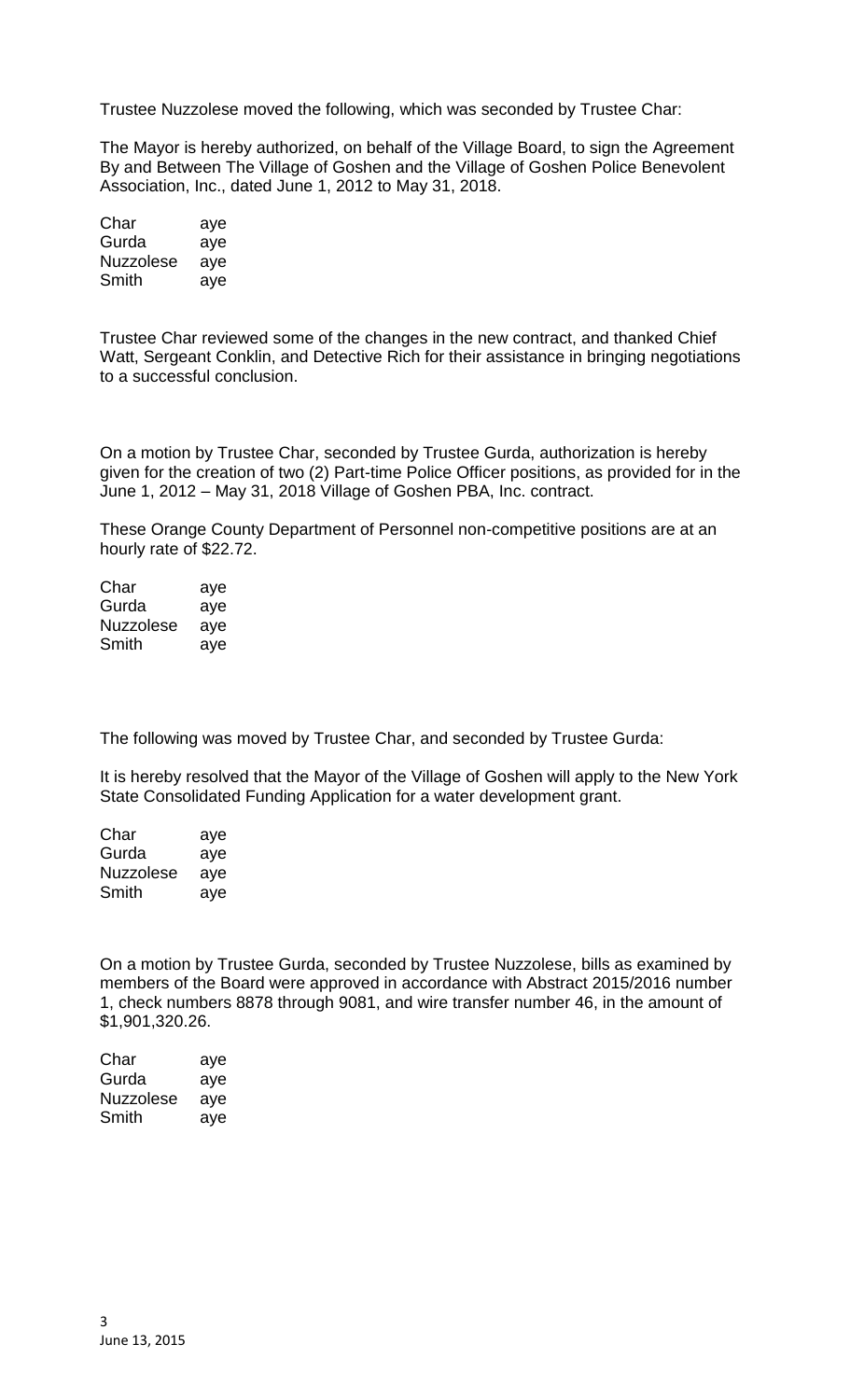On a motion by Trustee Char, seconded by Trustee Gurda, the Village Board of the Village of Goshen, hereby resolves to hold a Public Hearing on July 27, 2015, at 7:00 p.m., or as soon after as may be heard, for the consideration of adoption of: Local Law #3 of 2015: Amending Section 54-93 of the Code of the Village of Goshen by adding the following streets as designated stop intersections to be posted with stop signs: South Brae Road from the South at its intersection with Robalene Drive and South Brae Road from the North at its intersection with Robalene Drive and Robalene Drive from the West at its intersection with South Brae Road.

| Char      | aye |
|-----------|-----|
| Gurda     | aye |
| Nuzzolese | aye |
| Smith     | aye |

The following was moved by Trustee Gurda, and seconded by Trustee Char:

**WHEREAS**, Duso Properties is the owner of certain real property located on South Street in the OB Zoning District which property is further designated on the Tax Map as Section 120, Block 1, Lot 2; and

**WHEREAS**, Duso Properties has heretofore received Conditional Site Plan Approval regarding its proposal to construct an office building on said site; and

**WHEREAS**, among the conditions of approval were requirements that Duso Properties post a Landscape Bond in the amount of \$30,000.00 and a Performance Bond in the amount \$25,000.00; and

**WHEREAS**, Duso Properties did in fact post the required Landscape and Performance Bond with the Village; and

**WHEREAS**, construction of the project has not yet commenced; and

**WHEREAS**, the Planning Board has issued an extension of the approval so that the same will remain in full force and effect until February 22, 2017; and

**WHEREAS**, Duso Properties has requested a return of Landscape and Performance Bond with the understanding that such bonds must be reposted with the Village prior to the issuance of any building permit allowing the construction of the office building to commence;

### **NOW**, **THEREFORE**, it is hereby

**RESOLVED**, that the Landscape Bond in the \$30,000.00, plus all accrued interest, together with Performance Bond of \$25,000.00, plus all accrued interest, be returned to Duso Properties; and it is further

**RESOLVED**, that the said bonds must be reposted with the Village of Goshen prior to the issuance of any building permit allowing for construction of the improvements shown on the improved site plan.

| Char      | aye |
|-----------|-----|
| Gurda     | aye |
| Nuzzolese | aye |
| Smith     | aye |